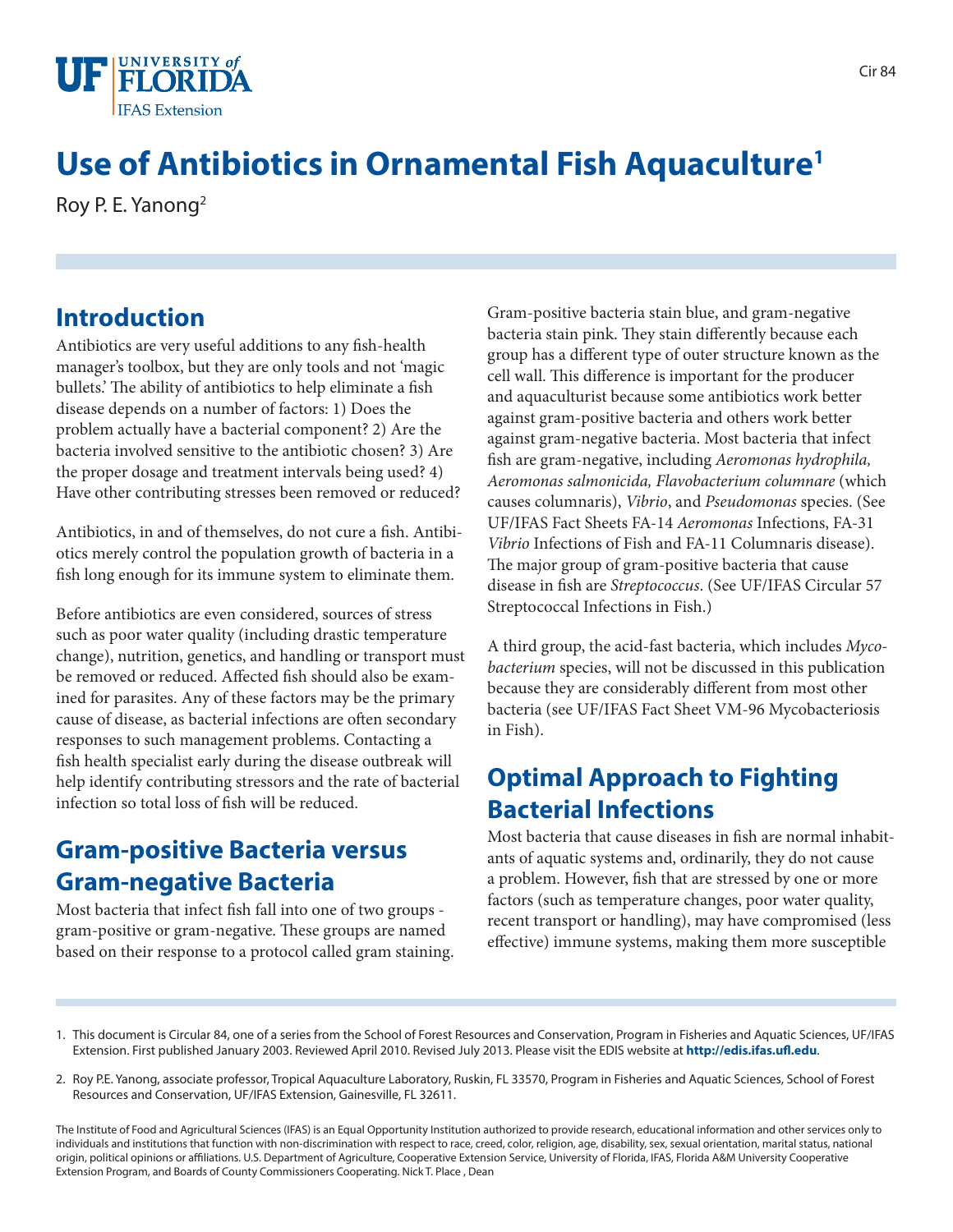to bacterial infections. In addition, stress factors that compromise the immune system of fish may actually favor bacterial growth, further increasing the risk of a disease outbreak.

The ideal solution to bacterial diseases involves working with a fish health specialist to culture the organism and to run sensitivity tests. 'Culture' refers to growing the infective bacteria on a special type of media (or 'food'; usually agar or gelatin based), and 'sensitivity' refers to treating the bacteria with a series of antibiotics to determine which one will work best. Although culture and sensitivity tests generally take two or three days, they are, by far, the best methods for selecting an antibiotic that will successfully and economically treat an infection.

A fish health specialist should be contacted and given a complete history of the problem during the initial stages of the disease. The specialist will provide instructions on submitting samples to a diagnostic laboratory (see UF/ IFAS Fact Sheet FA-55 Submission of Fish for Diagnostic Evaluation).

Affected fish should not be treated with any antibiotic until after a sample has been analyzed. The sample should include at least 3 to 5 fish showing typical signs of the disease. Fish that are submitted after they have been given antibiotics often provide poor culture results. While waiting for the culture results, the fish health specialist may suggest a broad-spectrum antibiotic that can be used until culture and sensitivity tests have been completed.

Legalities must also be considered when selecting antibiotics. Producers of food fish have fewer options than producers working with ornamental fish because the FDA has elected to use regulatory discretion to keep products intended for the treatment of aquarium fish available. Your fish health specialist will be able to provide information on legal constraints for specific antibiotics, information for correct dosages, proper methods of administration, and concerns about effluent from ponds with treated fish.

#### **Proper Dosages and Treatment Regimens: Pharmacokinetics**

Although selecting the correct antibiotic is an important first step in controlling bacterial disease, proper administration of any antibiotic for the recommended number of days is equally important. Your fish health specialist should provide you with instructions on the dose (amount of antibiotic to use), the frequency (how often) and duration (how long) it should be administered (given), withdrawal time (if

applicable - this is the length of time required, after the last dose of antibiotic has been given, that a producer must wait before selling the fish, and is usually more of a concern in food fish species) and any other relevant information. The technical term for the branch of medical science that determines all of these variables is 'pharmacokinetics'; defined as the study of how drugs are absorbed by, distributed within, chemically altered within, and eventually excreted by the body (in this case, the body of a fish).

How are the pharmacokinetics of a specific antibiotic scientifically determined? Firstly, different concentrations of the selected antibiotic are tested against various bacteria in order to determine what concentration will work best against these bacteria. Next, the antibiotic is administered (given) in one of three ways: 1) by injection, 2) mixed in feed, or 3) in a bath treatment. Then, antibiotic levels in the body (usually in the blood) are measured at different time intervals after treatment. The purpose of these measurements is to determine how long the antibiotic stays active in the body of the fish and whether or not the concentration in the body is high enough to kill or inhibit bacteria.

Although the pharmacokinetics of many antibiotics have not been scientifically determined for most species of fish (and especially not for most ornamental species), good estimations of the activity of many antibiotics have been determined from clinical experience and from work with food fish. Following such guidelines for dosages and their corresponding treatment intervals (e.g., Table 1 ) should yield good results.

## **Percent Active Ingredient**

Many antibiotics commonly used for ornamental fish are sold by different companies; therefore, the percent of active ingredient will vary from product to product. This means that you may not have 100% of pure antibiotic required for disease control. You need to ask your supplier to provide you with the actual percentage of antibiotic that is active in the product you have purchased and calculate your dosage accordingly. For example, if your product contains less than 100% of active ingredient, your dosage needs to be increased to bring the level up to the equivalent 100% active ingredient. (See Equation 1) If you are unsure how to do this calculation, call your local fish health specialist.

## **Major Routes of Administration**

**Injection**: Injection is the most direct and effective method for getting antibiotics into the blood stream. Unfortunately, this process is very labor intensive and impractical for fish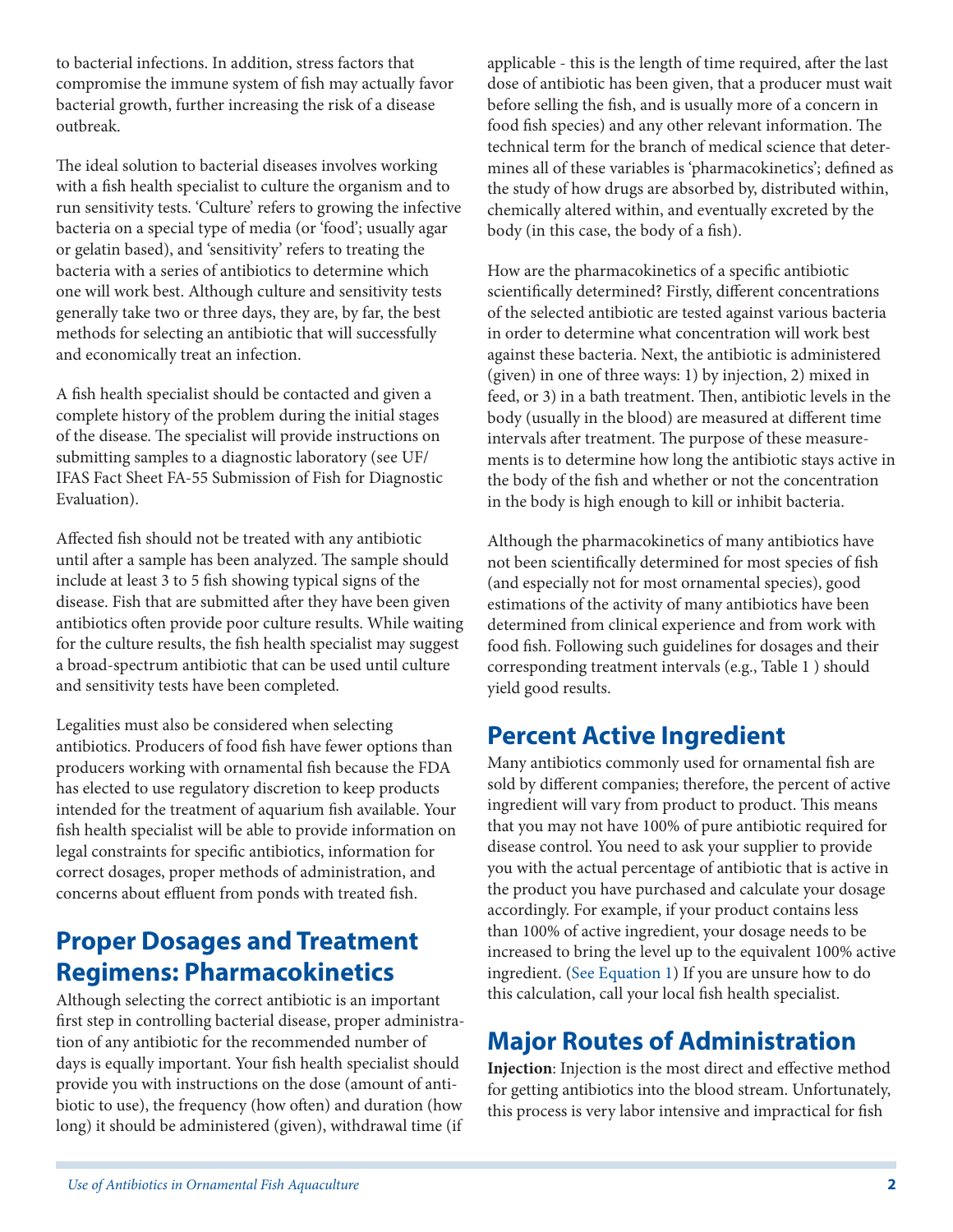grown on a commercial scale. However, for small numbers of fish, or for important or expensive fish, injection may be the best method.

**Mixed in food**: In aquaculture production, the most cost effective and commonly used method to deliver antibiotics is orally by mixing them into food. The proper dose of antibiotic is mixed into the feed during production, or else it is added after production, using fish oil or canola oil as a binding agent. The mixture is then fed to the fish for the prescribed number of days. Oral administration of antibiotics requires that most of the fish are still eating, so every attempt should be made to catch bacterial diseases early, before the majority of fish stop eating. Only fish that are eating will be treated. Very sick fish that are no longer eating will contribute to ongoing mortalities. It is a good idea to train fish to eat a prepared diet (i.e., one that can be used to incorporate antibiotics), so that, should it becomes necessary to use antibiotics, the fish will be more likely to eat the medicated food as it is familiar to them.

**Bath treatments**: Although bath treatments are a popular method of administering antibiotics, much more drug is required to achieve the desired result as compared to oral treatments or injections. In many cases, even a large amount of antibiotic in the water does not guarantee that enough of it will get into the fish to be an effective treatment. At the same time, excessive amounts of antibiotic in the water can increase the likelihood of water-borne bacteria developing resistance to that drug. Furthermore, to avoid poor water quality and any potential toxicity, between 70% and 100% of the water should be changed at the end of each daily treatment and also prior to redosing. Finally, bath treatments are not recommended in recirculating systems or in any aquarium system where the treated water will contact the biological filter, because the antibiotics may kill or inhibit the nitrifying bacteria in the biological filters (see UF/IFAS Fact Sheet FA-16 Ammonia). If treating fish in a bath, ideally a separate container should be used, or tanks and vats should be taken off-line during treatment. In summary, bath treatments should be considered only when the majority of the fish are not eating or when treating primarily external bacterial infections and fish should be switched to oral medications as soon as they resume eating.

#### **Consequences of Improper Dosage and Treatment Time**

If the dose is too high or treatment times are too long, there is a danger of toxicity to the fish, frequently causing liver,

kidney, or other organ damage that may or may not be reversible.

On the other hand, if the dose of antibiotic is too low or treatment time is too short, the bacteria will not be killed or weakened enough for the immune system of the fish to remove them, and this greatly increases the risk of the bacteria developing resistance to the antibiotic. When bacteria become resistant to a specific antibiotic, even high concentrations of that drug will not be effective.

Antibiotic resistance can also occur when antibiotics are used improperly, such as the 'shot-gunning' method. 'Shot-gunning' involves administering one antibiotic after another to a population of fish, frequently at improper dosages, for shortened treatment times, and without the aid of proper diagnosis (i.e., without culture and sensitivity tests). If shot-gunning is used frequently at a facility, resistance is almost certain to occur. In some cases, the problem may not be due to bacteria, but rather poor water quality or other management issues that have not been properly investigated.

While shot-gunning may work occasionally, over time, it introduces too great a risk of producing populations of bacteria that are resistant to multiple antibiotics, which can result in the very real possibility of a 'superinfection,' where the bacteria cannot be controlled with antibiotics. Once a system has a superinfection, it is usually necessary to sacrifice the entire affected population, completely break down and disinfect the affected system, and start over. This is obviously not a desirable outcome. The importance of using antibiotics wisely (running culture and sensitivity tests, using proper dosages and adhering to proper treatment times) cannot be overstressed.

## **Combining Antibiotics**

Combining different antibiotics is generally not recommended. Antibiotics work at many different sites on and in the targeted bacterial cell. Using more than one antibiotic can result in interference between them and, as a worst case scenario, the antibiotics can essentially 'cancel each other out.' Most bacterial infections can be treated effectively with a single antibiotic.

# **Proper Handling of Antibiotics**

When preparing or administering any type of medication, it is always a good idea to wear gloves in order to avoid unnecessary exposure to the user.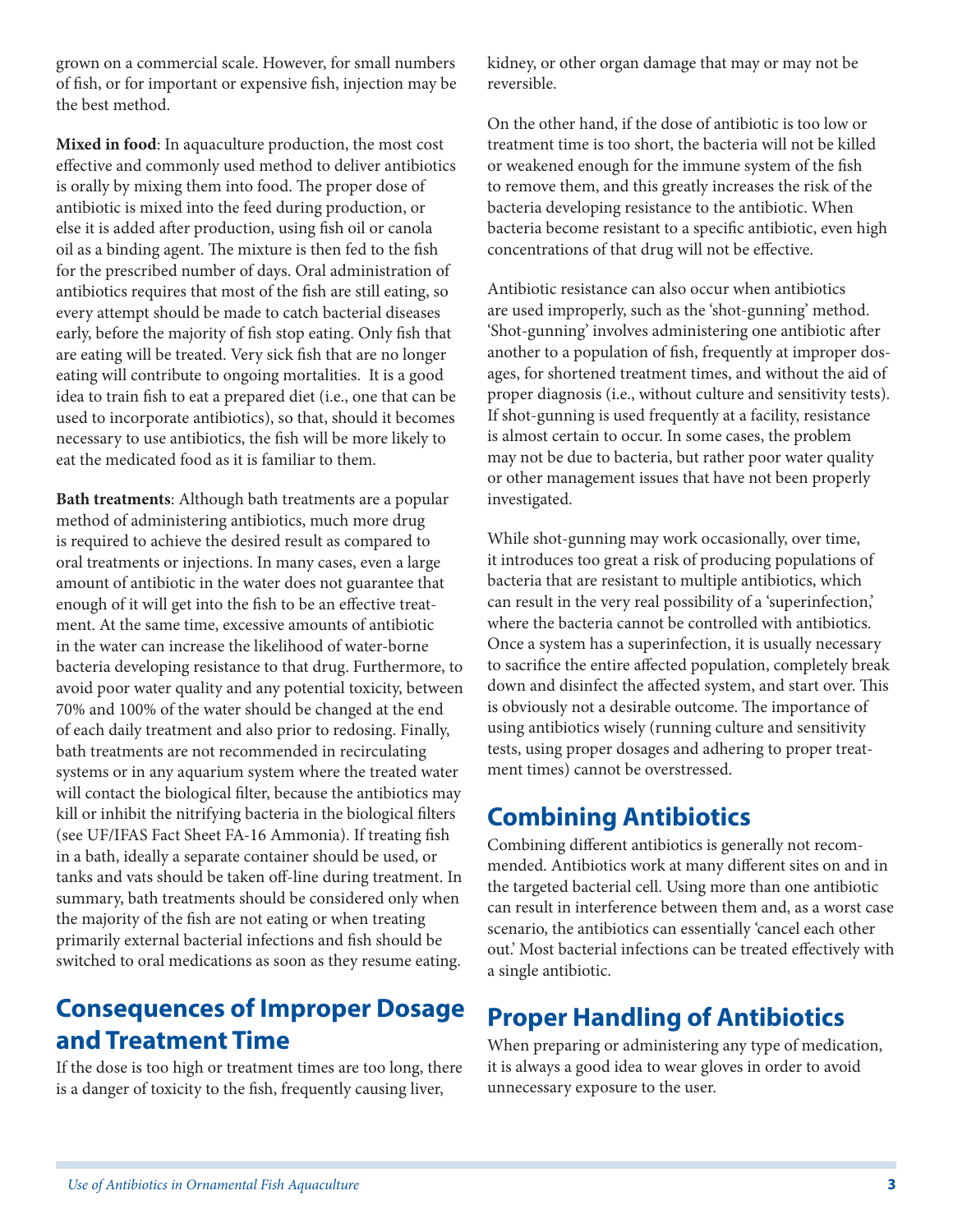It is important to use antibiotics that are as fresh as possible and that have been stored properly. Antibiotics used after their expiration date or after being stored in hot and humid conditions will have greatly reduced efficacy at best and, at worst, they may be toxic.

#### **Notes on Specific Antibiotics**

The following are some notes on specific antibiotics used in the ornamental fish trade. Many of them are strictly forbidden for use by food fish producers or are otherwise of concern to the Food and Drug Administration (FDA). The FDA has elected to use regulatory discretion to keep products intended for the treatment of aquarium fish available. Officially there are no FDA-approved antibiotics for treating "ornamental fish." Therefore, should you have any questions regarding the legalities of using any antibiotics, consult a fish health specialist.

**Erythromycin** is most effective against gram-positive bacteria, such as *Streptococcus* species. The vast majority of bacteria that cause disease in fish are gram-negative, so erythromycin should only be used after culture and sensitivity test results confirm it will be effective. Also, erythromycin is not very effective in a bath treatment, and it should only be administered by injection or in feed. Erythromycin is not FDA-approved for use with food fish.

**The penicillins, including penicillin, amoxicillin, and ampicillin**, are most effective against gram-positive bacteria such as *Streptococcus* species; therefore, for the same reasons as those given above, these antibiotics are not a good first choice for most bacterial infections in fish. None of the penicillins are FDA-approved for use in food fish.

**Oxytetracycline and related antibiotics** are considered broad-spectrum antibiotics (effective against a wide variety of bacteria), and they work well when mixed with food. However, bath treatments may not be as effective for all species. One study (Nusbaum and Shotts, 1981) demonstrated that channel catfish absorbed approximately 15-17% of the oxytetracycline added to water with hardness of 20 mg/L and pH of 6.7. However, at least two freshwater fish species (yellow perch and hybrid tilapia) did not have the expected levels of this antibiotic in their blood when exposed experimentally to oxytetracycline as a bath treatment for up to 8 hours (K. Hughes, unpublished data; S.A. Smith, Virginia Tech, pers. comm. 2002; and R.P.E. Yanong, University of Florida, unpublished data). In addition, calcium and magnesium bind to tetracycline and oxytetracycline rendering them inactive. This means that with increasing water hardness (i.e., increases in calcium and

magnesium levels), it is necessary to increase the dosages of these drugs in bath treatments. Tetracyclines are ineffective when used as a bath treatment for saltwater fish.

Tetracyclines are light sensitive, and they turn brown when decomposing. This contributes to poor water quality and may be harmful to the fish. Water should be changed immediately after the bath treatment period is concluded. Due to years of misuse, several bacteria in many different facilities are now resistant to tetracyclines. Oxytetracycline still works adequately against most cases of *Flavobacterium columnare* (columnaris disease).

**Terramycin ®** is a brand of oxytetracycline manufactured by Pfizer that is FDA approved for use in the production of salmonids, channel catfish and lobsters (See UF/IFAS Fact Sheet VM-70 Use of Medicated Feed in Channel Catfish).

**The aminoglycosides, including gentamicin, neomycin, kanamycin, and amikacin**, are very effective against gram-negative bacteria infections when administered by injection. Unfortunately, this group has also been shown to cause kidney damage in fish when administered by this technique.

As a group, these antibiotics are not considered effective when used in oral or bath treatments. A couple of exceptions may be kanamycin and neomycin, both of which may be effective against external infections if used in bath treatments. In addition, kanamycin is also believed to be effective when mixed with feed to treat gastrointestinal bacterial infections (Gilmartin, Camp and Lewis, 1976).

None of the aminoglycosides are approved by the FDA for use with food fish.

**Florfenicol** is a broad-spectrum antibiotic that is FDAapproved for use in fish under the trade name Aquaflor (Merck Animal Health). Aquaflor is sold as a veterinary feed directive (VFD) drug, which requires a veterinary prescription for use and which cannot be used outside of its label claim. It is approved for use against specific diseases in catfish, freshwater-reared salmonids, and freshwater-reared finfish (including freshwater-reared warmwater finfish).

**The quinolones, including nalidixic acid and oxolinic acid** are considered broad-spectrum antibiotics, like the tetracyclines, and they work against a wide variety of bacteria. These antibiotics work best at acidic pHs of 6.9 or less, and they are inhibited by hard water. Although they appear to work well in both bath and oral treatments, some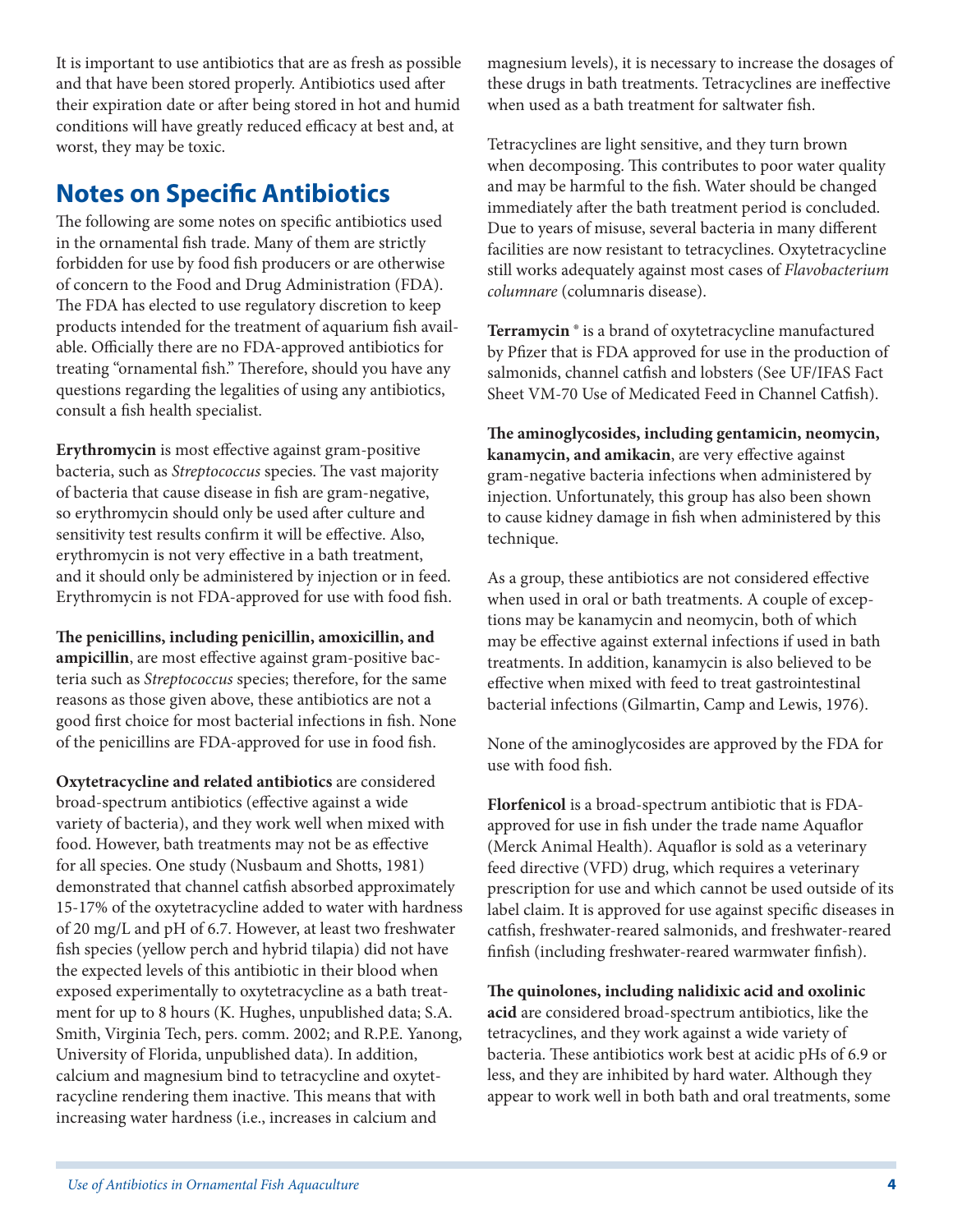fish may sink to the bottom and appear lethargic after bath treatments.

These antibiotics have been shown to damage the nervous system of other animals and none are approved by the FDA for use with fish. Quinolones are closely related to a category of antibacterials known as 'fluoroquinolones,' which are categorized as 'of high regulatory concern' by the FDA. Use of fluoroquinolones or quinolones to treat any food animal is illegal and completely irresponsible.

**The nitrofurans, including nitrofurantoin, nitrofurazone, furanace, and furazolidone**, are commonly used in the ornamental fish trade, but the FDA strictly forbids their use by producers of food fish. Nitrofurazone is specifically categorized as 'of high regulatory concern' by the FDA and should not be present at any facility where food species are raised.

Although nitrofurans are commonly used in bath treatments, they are probably most effective against superficial infections and, in at least one study, nitrofurazone was not readily absorbed into the body of either gilthead sea bream (*Sparus aurata*) or tilapia (*Oreochromis mossambicus*) in experimental trials (Colorni and Paperna, 1983). Within the group, furanace appears to be the most effective for use in bath treatments.

To achieve the most effective result when using a nitrofuran in a bath treatment, either some sort of cover or a darkened treatment location should be considered, as the nitrofurans can be inactivated by light. Nitrofurans as oral treatments may not be as effective as previously believed, although the proper pharmacokinetic research needs to be performed to verify this conclusion.

**The sulfa drugs, including Romet®,** are also considered to be broad-spectrum antibiotics. There are many different types of sulfa drugs. The more common sulfas are not as effective as they once were, due to their misuse or overuse resulting in the creation of many bacteria that are now resistant to them. On the other hand, the potentiated sulfas, including Romet®, are still very effective.

Romet® works well when mixed with feed, but it does not work well as a bath treatment. It is FDA-approved for use with channel catfish and salmonids.

#### **Summary**

Many bacterial infections in ornamental fish are avoidable with proper management. However, if a population does

become infected, it is important to eliminate or reduce all contributing stresses. A fish health specialist should be consulted to assist with proper diagnosis, to run culture and sensitivity tests, and to provide the best information regarding dosages and treatment intervals.

Misuse of any antibiotic can lead to the creation of resistant bacteria in a facility. In an attempt to avoid this, some farms will rotate the antibiotics they use every few months or every year. However, the best solution is to positively identify the bacteria by running culture and sensitivity tests, and thereby avoid unnecessary, costly and potentially harmful treatments.

The most extreme cases of misuse and 'shot-gunning' can result in 'superinfections' in fish. These infections are caused by bacteria that are resistant to most of the commonly used antibiotics. Obviously, this situation is not desirable, and it is completely avoidable in most cases. Once it occurs, however, little can be done to reverse the situation, and the farmer is left with no treatment options other than depopulation of the fish followed by sterilization of the culture system and equipment or scrupulously good management.

#### **References**

Alpharma Corporation, Canada. Romet B® package instructions.

Carpenter, J.W., Mashima, T.Y. and Rupiper, D.J. 1996. Exotic animal formulary. First ed. Greystone Publications, Manhattan, KS. 310 pp.

Colorni, A. and Paperna, I. 1983. Evaluation of nitrofurazone baths in the treatment of bacterial infections of *Sparus aurata* and *Oreochromis mossambicus*. Aquaculture 35: 181-186.

Darwish, A.M. and Hobbs, M.S. 2005. Laboratory efficacy of amoxicillin for the control of *Streptococcus iniae* infection in blue tilapia. Journal of Aquatic Animal Health 17(2):197-202.

Darwish, A.M. and Ismaiel, A.A. 2003. Laboratory efficacy of amoxicillin for the control of *Streptococcus iniae* infection in sunshine bass. Journal of Aquatic Animal Health 15:209-214.

Gilmartin, W.G., Camp, B.J. and Lewis, D.H. 1976. Bath treatment of channel catfish with three broad spectrum antibiotics. Journal of Wildlife Diseases 12: 555-559.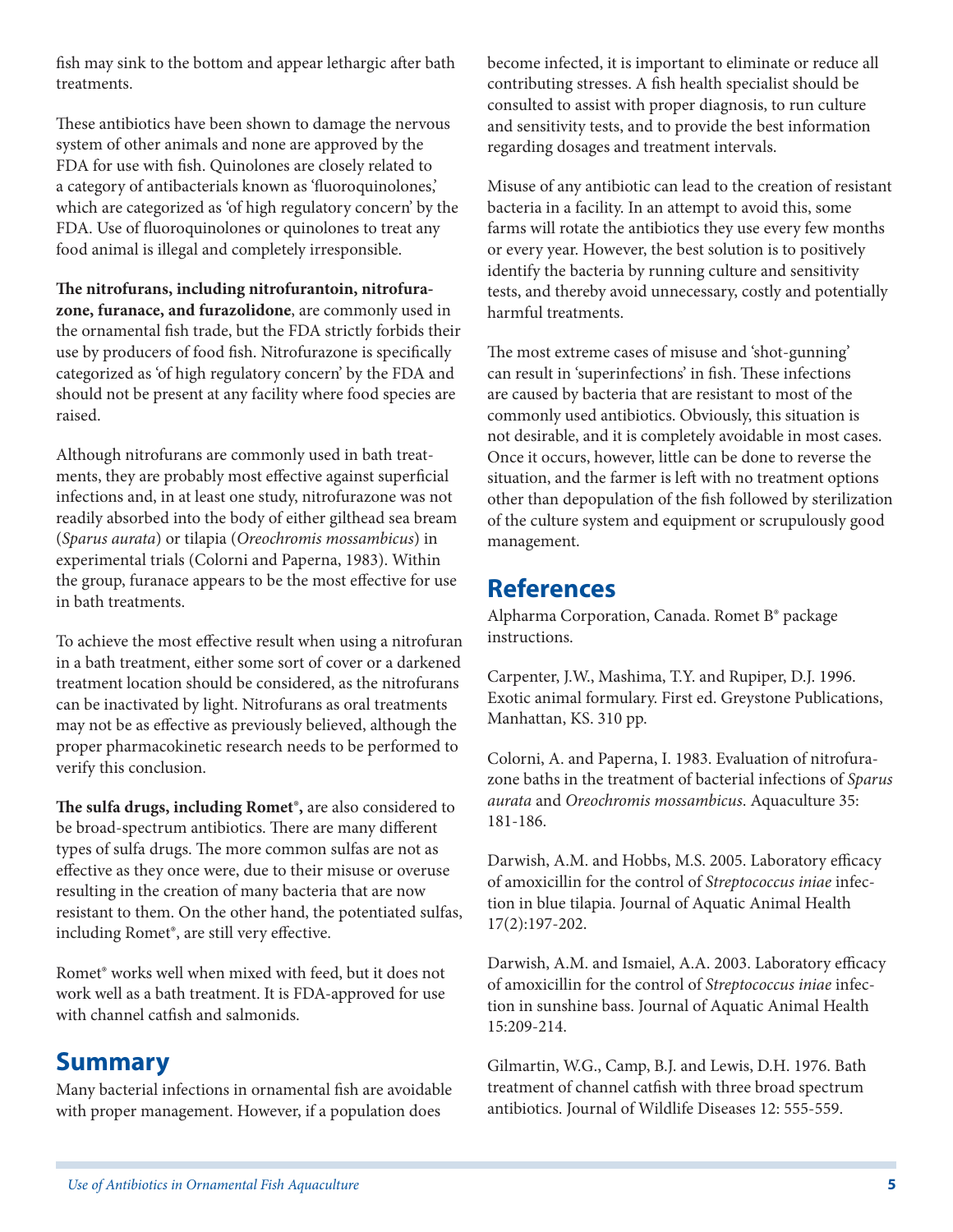Kitzman, J.V. and Holley, J.H. 1989. Drug distribution and tissue concentration of gentamicin in the channel catfish. Proceedings, 29th Annual Conference, International Association for Aquatic Animal Medicine, San Antonio, TX. pp. 18-22.

Noga, E.J. 2010. Fish disease: diagnosis and treatment. 2nd edition. Mosby-Year Book, Inc., St. Louis, MO. 367 pp.

Nusbaum, K.E. and Shotts, E.B. 1981. Absorption of selected antimicrobic drugs from water by channel catfish, *Ictalurus punctatus*. Canadian Journal of Fisheries and Aquatic Sciences 38: 993-996.

Post, G. 1987. Textbook of fish health. TFH Publications, Inc., Neptune City, NJ. 288 pp.

Stoskopf, M.K. 1993. Fish medicine. W.B. Saunders Co., Philadelphia, PA. 882 pp.

Francis-Floyd, R., Petty, B.D., Pouder D.B., Yanong, R.P.E., and Watson, C.A. 2005. Two-day fish health management workshop. University of Florida/IFAS, Departments of Fisheries and Aquatic Sciences, CALS and Large Animal Clinical Sciences, CVM.

Stoskopf, M.K. 1988. Fish chemotherapeutics *In* Veterinary clinics of North America, Small Animal Practice: Tropical Fish Medicine, March. M. Stoskopf (ed). W.B. Saunders Co., Philadelphia, PA. pp. 331-348.